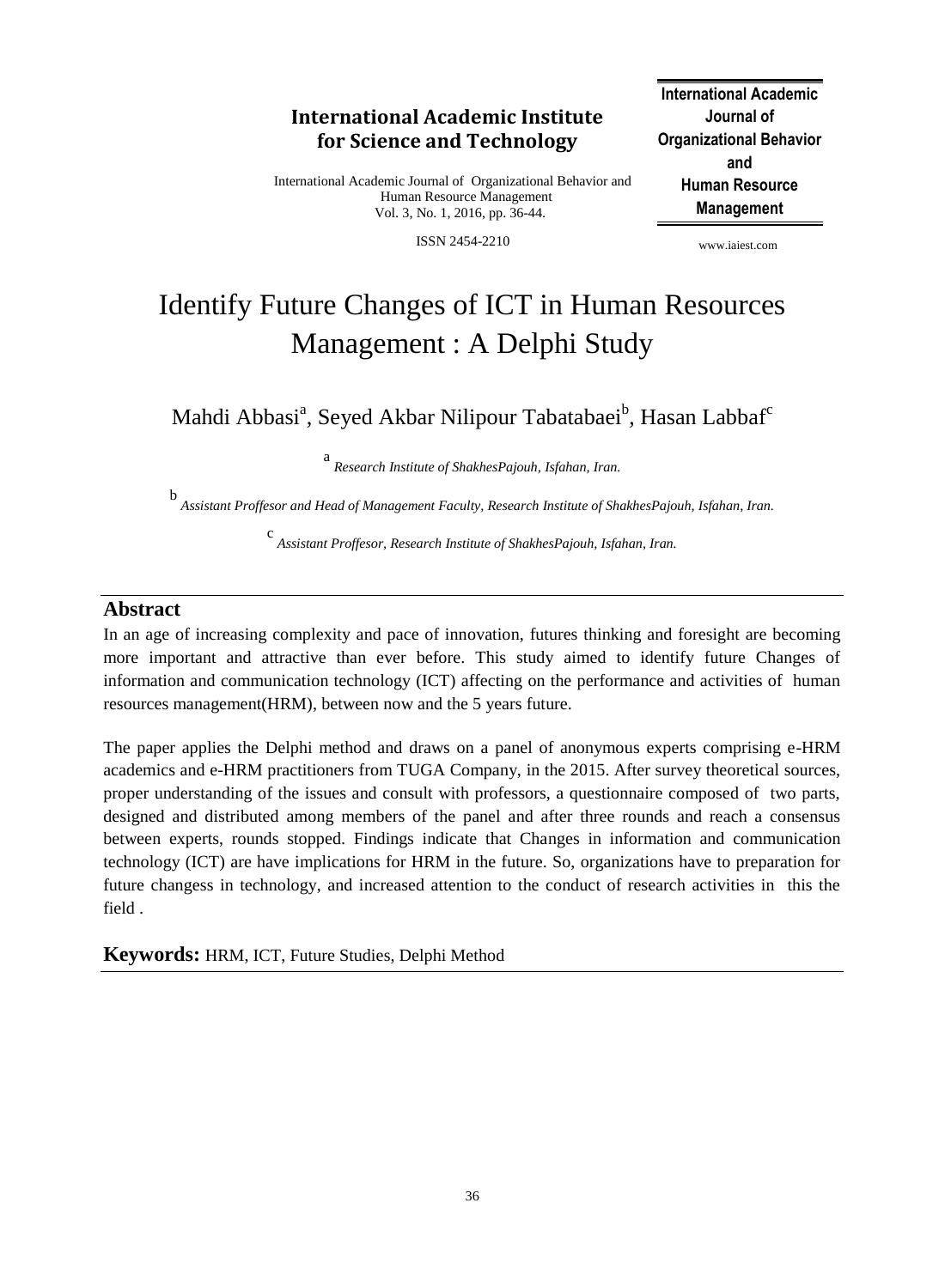## **Introduction**

In an age of increasing complexity and pace of innovation, futures thinking and foresight are becoming more important and attractive than ever before. Engaging in strategic foresight supports organizations in maintaining sufficient flexibility for future developments and unforeseen circumstances. While governments and public institutions may employ foresight to prepare for the long-term, companies can equip themselves with capabilities to react to weak signals and to quickly change the course of action according to market demand (Rohrbeck,2010).

Today, we are in the world where information and communication technology (ICT) has been penetrated into almost all activities of human beings. Theoretical and empirical studies have revealed the necessity to adopt and exploit the outcomes of ICT in various organizations. While, internet usage that causes the frequent improvement in information and communication technologies (ICTs) also have been addressed by various scholars. In consequence, ICT and its impact in the social, economic and personal development has become the area of interest for many scientific researchers during recent decades (Moomal& Masrom,2015).

Information technology has had widespread effects on almost every aspect of our society. From the invention of the telegraph to the creation of smartphones, it has changed thewaywe live our lives and do our jobs. For example, technology has altered thewaywe purchase products, communicate with others, receive health care services,manage our finances, and educate our students. It has also had a profound impact on organizational processes, including those in Human Resource Management (HRm)( Parry& Tyson,2011).

Companies are increasingly using information technology (IT) to support Human Resource Management (HRM) processes, often referred to as Electronic Human Resource Management (e-HRM) or Human Resource Information Systems (HRIS) (Marler & Fisher,2013).

Information and communication technology has enhanced the ability of human resource managers to produce reliable data via a human resource management system; this in turn allows human resource professionals to make data-driven decisions and to provide other managers with consultancy based upon this data. This will have a major positive impact on human resource management processes by making them faster, more efficient, cheaper, more accurate, more reliable, more transparent and consistent.

In this study, examines the role and impact that future changes in information and communication technologies can have on human resources management.

The next section introduces the concept and history of e-HRM and summarises the current debate about the extent to which e-HRM is having or will have a transformational impact on HRM. Future studies in general and the Delphi method are then discussed, which leads into the description of the present study"s data collection. Following the presentation of the study"s findings, the final section ended with Discussion and Conclusion.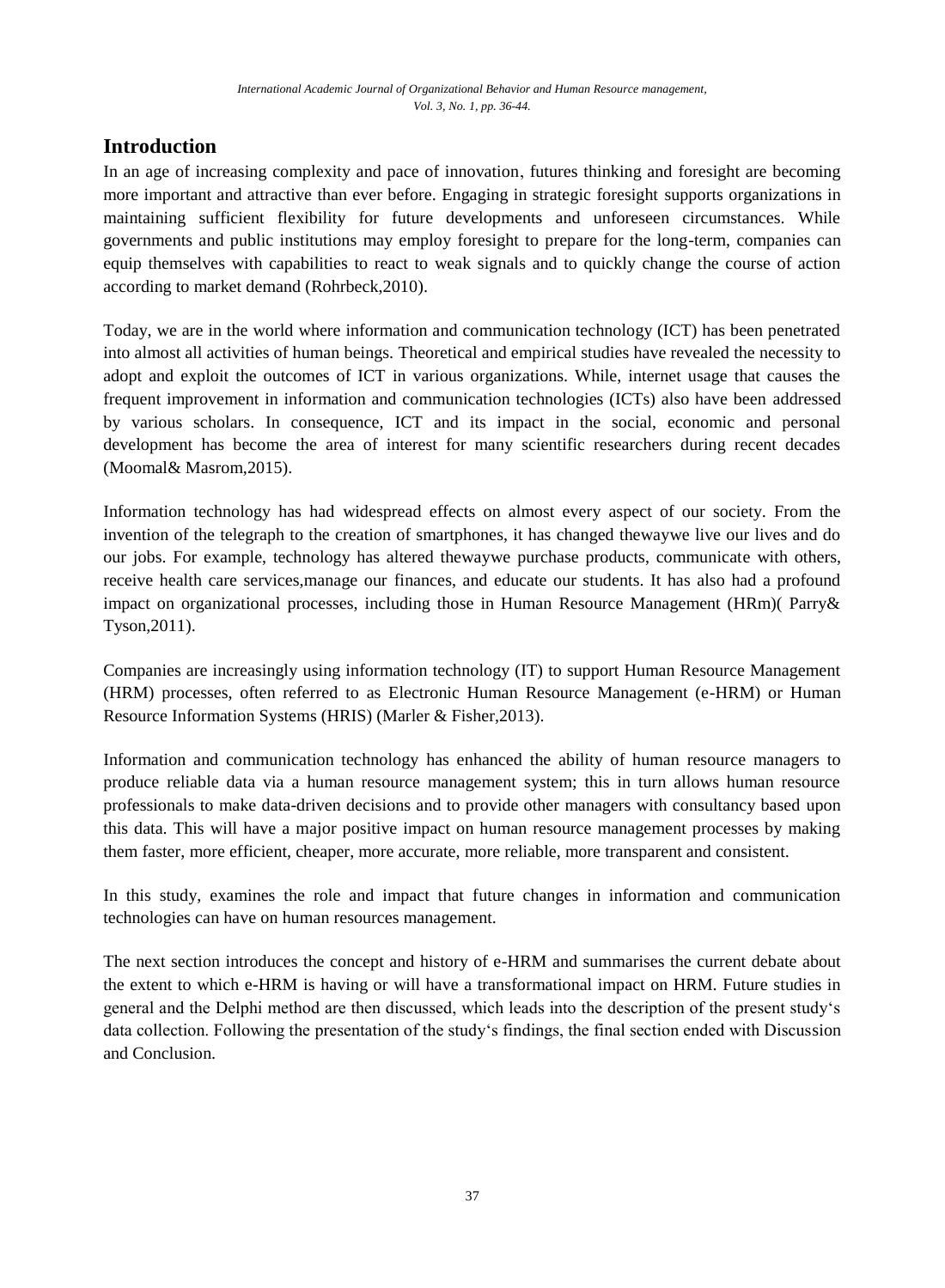## **Theoretical basis of research:** *E-HRM*

According to Ruel et al, (2008) the term e-HRM was first used in the late 1990"s when e-commerce was sweeping the business world. e-HRM is internal application of e-business techniques to add value to the management through more effective and efficient information flow and is a way of doing HRM. As information technology improves, organizations especially banks, could manage an increasing number of HRM processes in an effective manner, thereby contributing to the availability of information and knowledge. This in turn has help HRM professionals to play a strategic role in attaining improved competitive advantage. This interaction and intersection between IT and HRM leads to the emergence of HRMS a term used to describe the systems and processes at the intersection between human resource management (HRM) and information technology (IT). It merges all HRM activities and processes with the information technology field while the programming of data processing systems evolved into standardized routines and packages of enterprise resource planning software.

This has been developed since their increased visibility in the late 1990s and were largely used for administrative and data recording purposes and have presently metamorphose into HRM supporting applications for recruitment and selection, flexible benefits, development, e-learning and so on.

The e-HRM is useful in reducing the cost in the organization. e-HRM is using of information technology for both networking and supporting at least two individuals or more than two in their shared performing of Human Resource activities and practices. E-HRM is different from HRIS (Human resource information system) and Virtual Human Resource Management. E-HRM is mediated by information technologies to help the organization to acquire, develop, and deploy the intellectual capital. It is a webbased solution that uses the latest web based application technology it is online and real-time Human Resource Management Solution is possible through e-HRM. The e-HRM technology provides a portal which enables managers, employees and Human Resource professionals to view extract or alter information which is necessary for managing the Human Resource of the organization and for making decisions quickly. The World Wide Web has helped modify many Human Resource processes including human resource planning, recruitment, selection, performance management, work flow, and compensation. These new systems have enabled Human Resource professionals to provide better service to all of their stakeholders (e.g., applicants, employees, managers), and it can reduce the administrative burden in the field. And it is very cost effective(Swaroop,2012).

# **Research methodology**

### *Delphi Study*

The Delphi technique was de- invalid criteria (such as the status of an idea"s veloped during the 1950s by workers at the RAND proponent). Furthermore, with the iteration of the Corporation while involved on a U.S. Air Force questionnaire over a number of rounds, the indisponsored project. The aim of the project was the viduals are given the opportunity to change their application of expert opinion to the selection – from opinions and judgments without fear of losing face in the point of view of a Soviet strategic planner – of the eyes of the (anonymous) others in the group. an optimal U.S. industrial target system, with a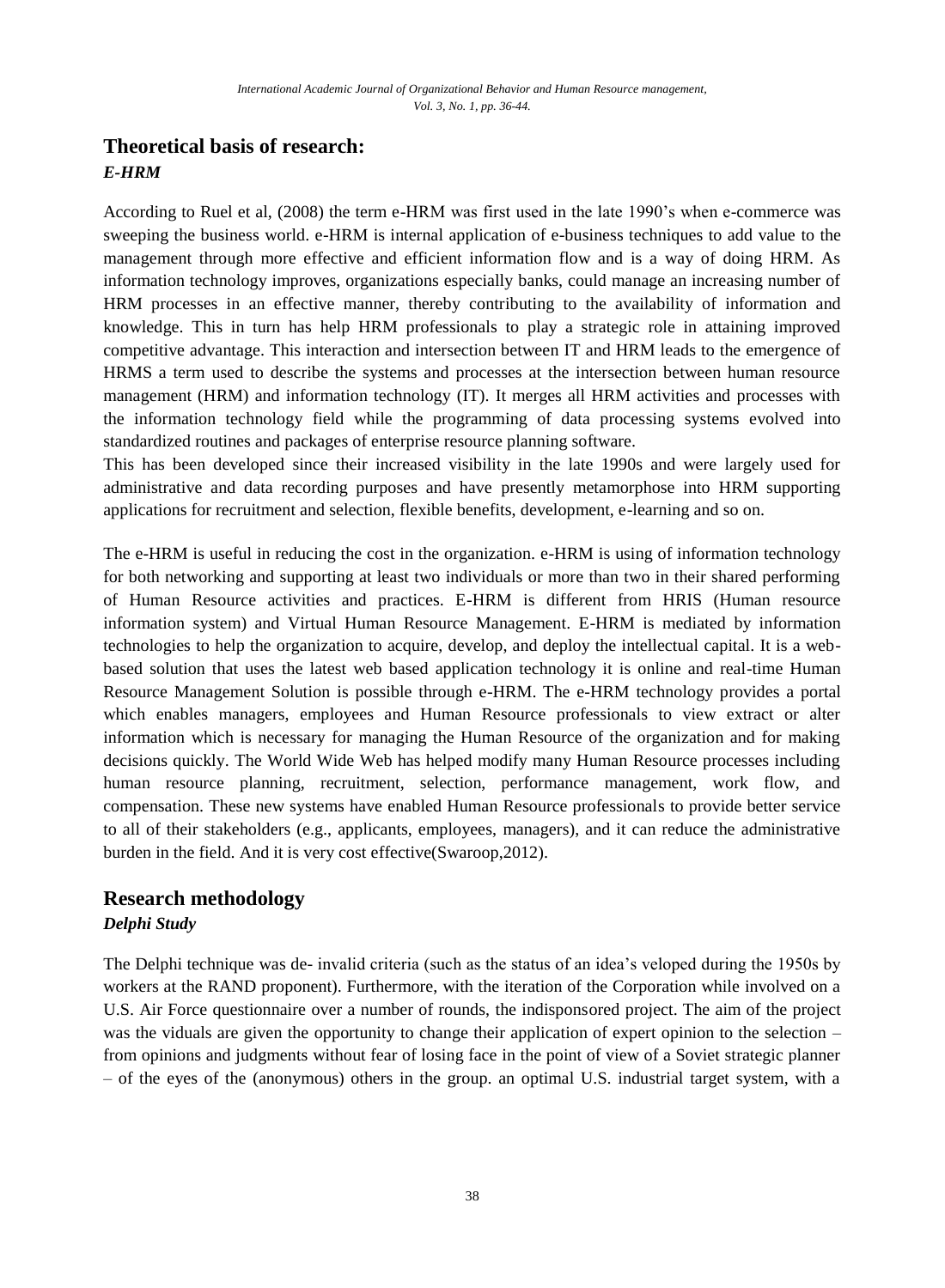#### *International Academic Journal of Organizational Behavior and Human Resource management, Vol. 3, No. 1, pp. 36-44.*

Between each questionnaire iteration, controlled corresponding estimation of the number of atomic feedback is provided through which the group membombs required to reduce munitions output by a bers are informed of the opinions of their anonymous prescribed amount. More generally, the technique is colleagues. Often feedback is presented as a simple seen as a procedure to "obtain the most reliable statistical summary of the group response, usually consensus of opinion of a group of experts . . . by a comprising a mean or median value, such as the series of intensive questionnaires interspersed with average "group" estimate of the date by when an controlled opinion feedback"" (Dalkey & Helmer,1963).

The Delphi is a well-established methodology in futures research, going back nearly 60 years. As a research instrument, a Delphi is "a method for structuring a group communication process" that allows a panel of experts, who participate anonymously, ""to deal with a complex problem"" (Linstone &Turoff,1975). A Delphi is particularly helpful when a domain does not lend itself to analytical techniques, but could be better estimated by group judgment. The aim is not to achieve consensus among an expert panel, but to facilitate a structured and systematic group communication process (Linstone &Turoff, 2011).

In its classical procedure a facilitator designs a questionnaire for individual expert input over several subsequent rounds (usually minimum two rounds: first assessment round plus one revision round), allowing the group to reevaluate their judgment in light of aggregated group opinion. Recent attempts have sought to improve the Delphi method. In contrast to the traditional two "rounds", the statistical group opinion in a real-time Delphi is calculated instantly and communicated back to the expert between questions (Gordon&Pease,2006).

Overall, the purpose of the forecasting Delphi study is to obtain consensus from a panel of experts using repeated answers from questionnaires and controlled feedback. The core of the Delphi technique is that a pool of experts deals with a certain problem that lies in the future. For example, forecasting Delphi could be used to forecast future economic, social, labour and organizational conditions to help organization design HRM programs for the next five year or more (Loo,1996). *Data Collection*

The process used in this study involved 30 experts: 20 HR and ICT managers from TUGA Company, and 10 academics from universities Iran. In selecting the respondents, the main criterion used was to find respondents who have expertise on e-HRM systems. More specifically, most of the academic members held position of assistant professor or above. Practitioners were mostly e-HRM consultants with business expertise of more than five years.

We followed the approach of three separate stages with answer ranking described in Figure 1. The first stage is labelled as the brainstorming phase, where respondents generate lists of relevant items by replying to research question. In this round, respondents were asked to respond to the following openended questions.

Q1: What change(s) in ICT will influence HRM, between now and the 5 year future?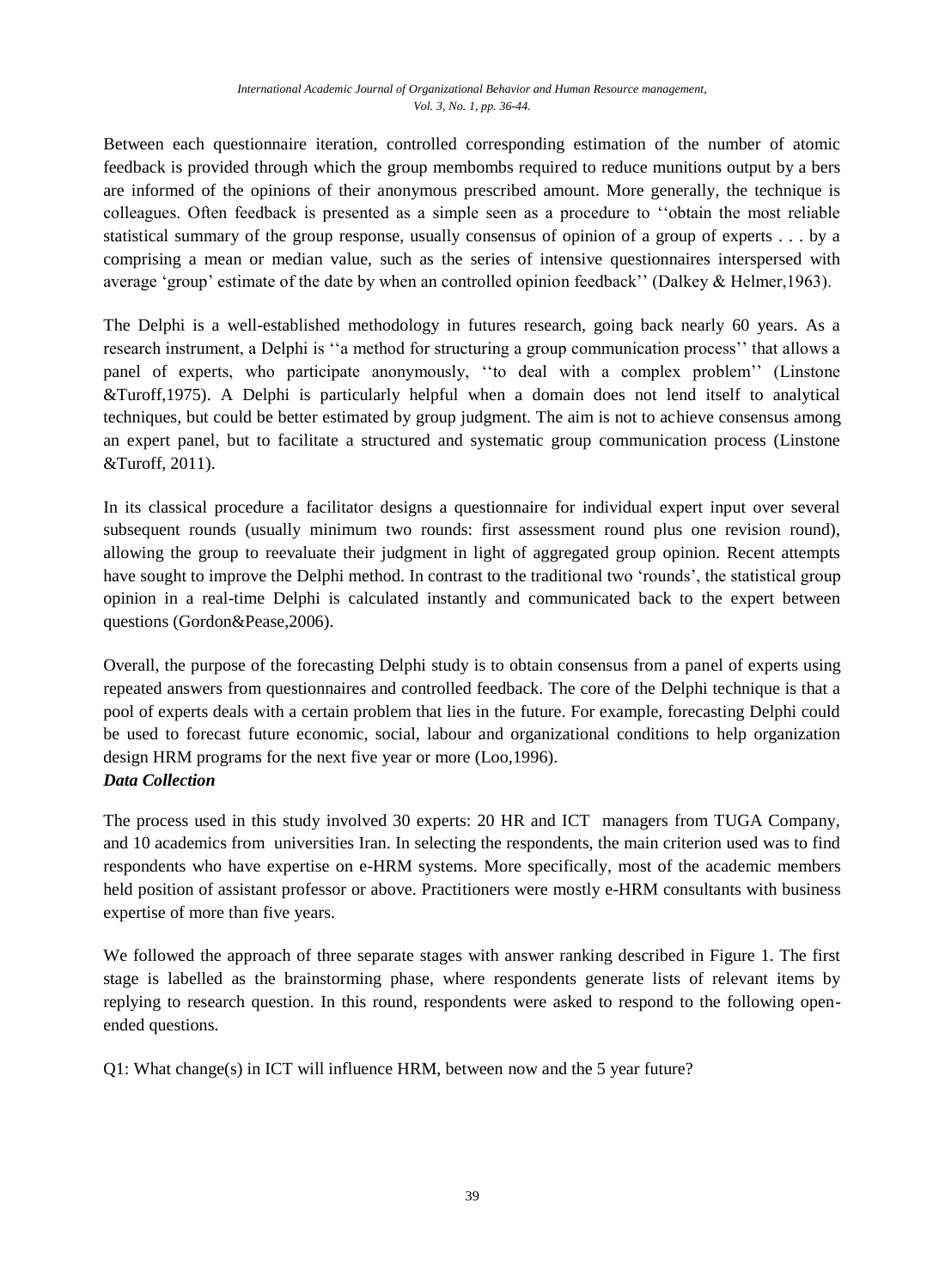Final responses arrived one weeks after invitation and 93% of invited respondents responded to the first round. At this stage, data was analysed by grouping similar items together. Duplicates were removed and data was reviewed by four researchers participating as panel members.

The second round was conducted describe round two as the narrowing down phase, where respondents were asked to identify items which they considered to be most important from responses to stage one. The panel members were contacted individually by e-mail and paper based questionnaire . In round two, the issues raised in round one were presented and the participants were asked to rank the importance of these issues and introduce additional ones after reviewing their peers" suggestions and rationales. For rankings, the participants were asked to rank sevene responses which they considered to be most important from responses to stage one. Response rate for round two was (n=26).

In the present study, the relative importance of each of the items in the instrument was calculated according to the indications of the respondents and all the items formed the basis for round three. the third stage as the ranking stage where respondents are asked to rank items in order of importance from responses to stage two. Third round was conducted 24 respondents participated (response rate 80 %) and ranked the seven most important items based on round two rankings. The analysis of this round forms the basis of the results and findings section that follows,  $7$  (= completely agree)and 1 (= completely disagree). Consensus was obtained, if the IQR was 1 or below on a 7-point Likert scale (De Vet et al,2005). the IQR was used to measure the degree of consensus among respondents between round two and three.

Level of agreement was assessed as the median value on a 6 point Likert scale ranging from 1 (complete disagreement) to 6 (complete agreement) ,No neutral. the level of consensus was assessed using the interquartile range (IQR). Consensus was defined as  $IQR \leq 1$ . Very strong agreement and consensus (median 6,  $IOR \le 1$ ) Strong agreement and consensus (median 5,  $IQR \le 1$ )

The level of consensus was low (IQR  $\leq$  1). (Castillo et al.2013)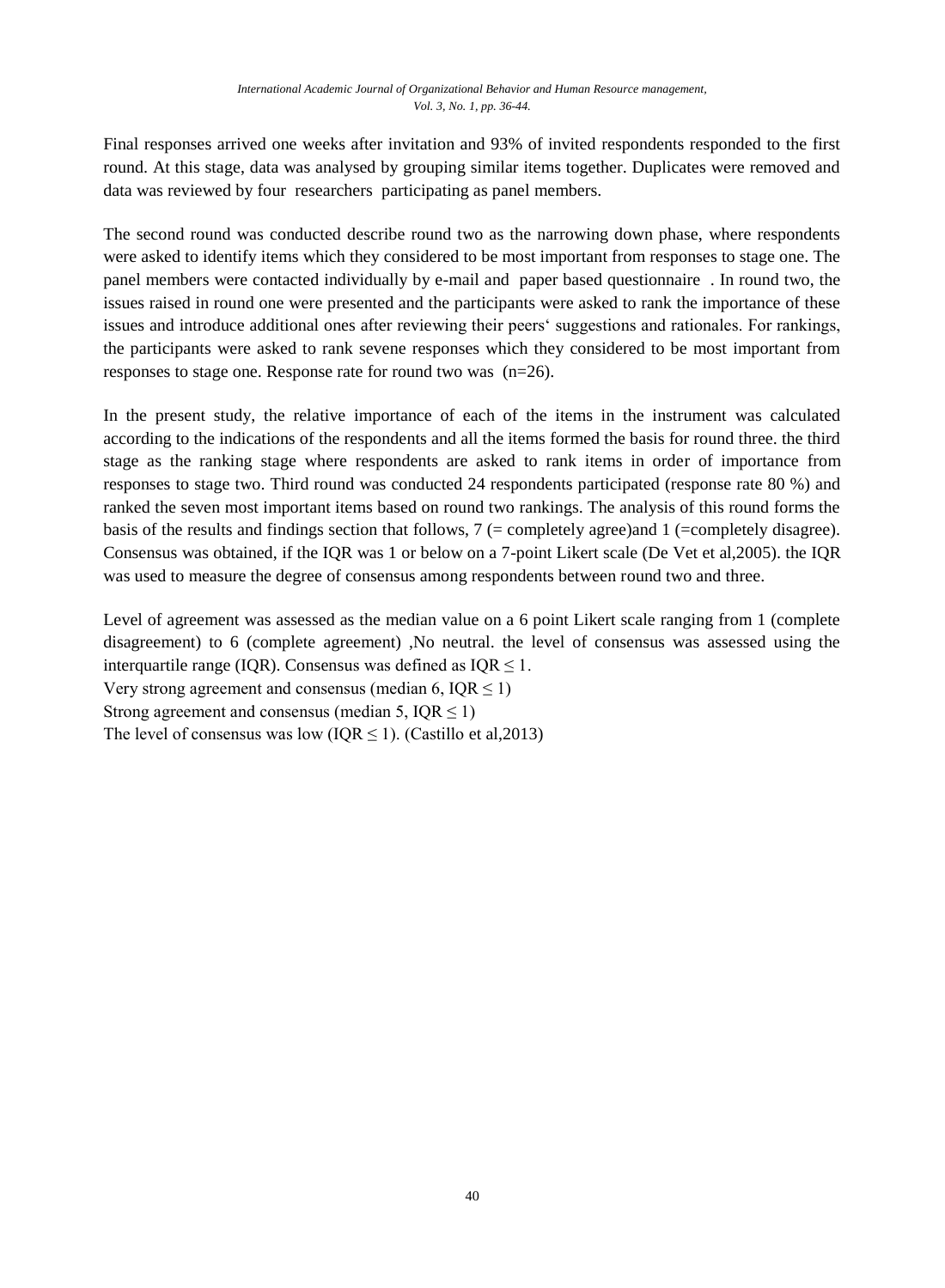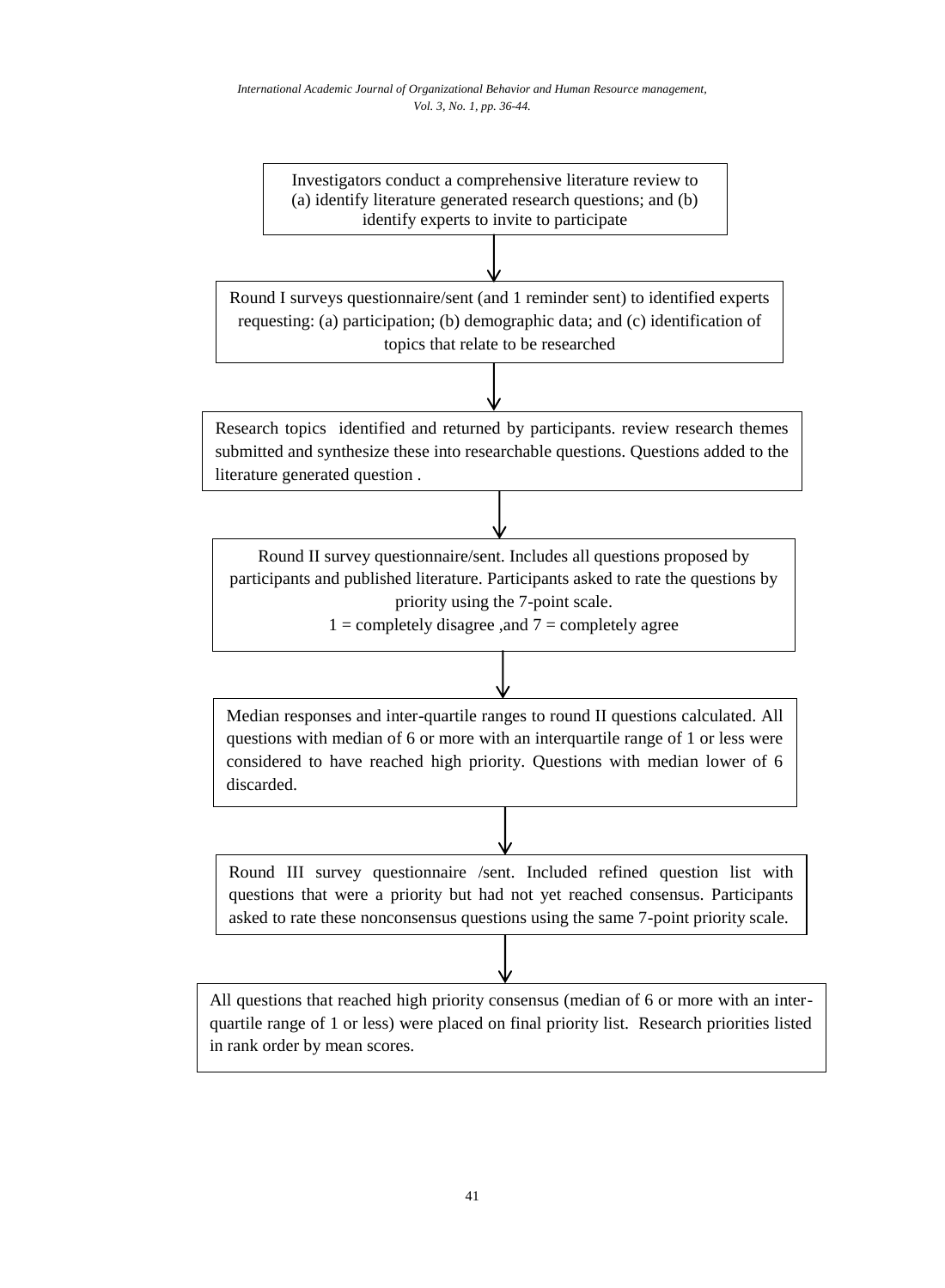### **Figure 1: Delphi process**

### **Results and findings**

RQ1: What change(s) in ICT will influence HRM, between now and the 5 year future?

Of the 24 respondents who completed the final round, the increased use of Web 2.0 (Mean=6.54) was the highest ranked response. Increased use of mobile technology (Mean=6.52) was ranked second and cloud computing (Mean=6.12) was ranked as being the third most important changes in ICT influencing HRM between now and the 5 year future (Table 1- Descriptive Statistics).

| <b>Technological changes</b>             | <b>Mean</b> | median | <b>Overall rank</b> | <b>IOR</b> | <b>SD</b> |
|------------------------------------------|-------------|--------|---------------------|------------|-----------|
| Increased use of Web 2.0                 | 6.54        |        |                     |            | 0.509     |
| cloud computing                          | 6.12        |        |                     | 0.5        | 0.612     |
| Increased use of artificial intelligence |             |        |                     | 0.0        | 0.659     |
| Increased use of mobile technology       | 6.52        |        |                     |            | 0.588     |
| increasing use of business intelligence  |             | 6      |                     |            | 0.722     |
| Big data                                 | 5.91        |        |                     | 0.5        | 0.653     |

#### **Table 1- Descriptive Statistics**

From the result of the data analyzed and presented in the table above, it can be observed that the overall, All questions that reached high priority consensus (median of 6 or more with an inter-quartile range of 1 or less) were placed on final priority list. Questions with consenus low priority discarded. Research priorities listed in rank order by mean scores.

## **Conclusion**

This paper explores empirically future changes in information and communication technology (ICT) affecting on human resource management (HRM). The developments on this area will have great impact on the future of the HR field. To shed light on the futures changes of ICT on HRM, this study applied the Delphi method to survey a mixed academic and practitioner panel of e-HRM experts through a threeround issue identification and consensus-building process. The program directors and panel member acknowledged the tremendous influence of ICT on the work of HR professionals and argued that this influence will increase in the future.

We looked what ICT changes will influence HRM and looked for weak signals that might influence HRM in the future. Among the issues raised and later rated in both round two and round three, a acceptable consensus was reached in all areas ( $IQR \leq 1$ ). Overall, 6 issues received a strong mean ranking of 6 or above and thus emerged as the most critical issues across researched topics.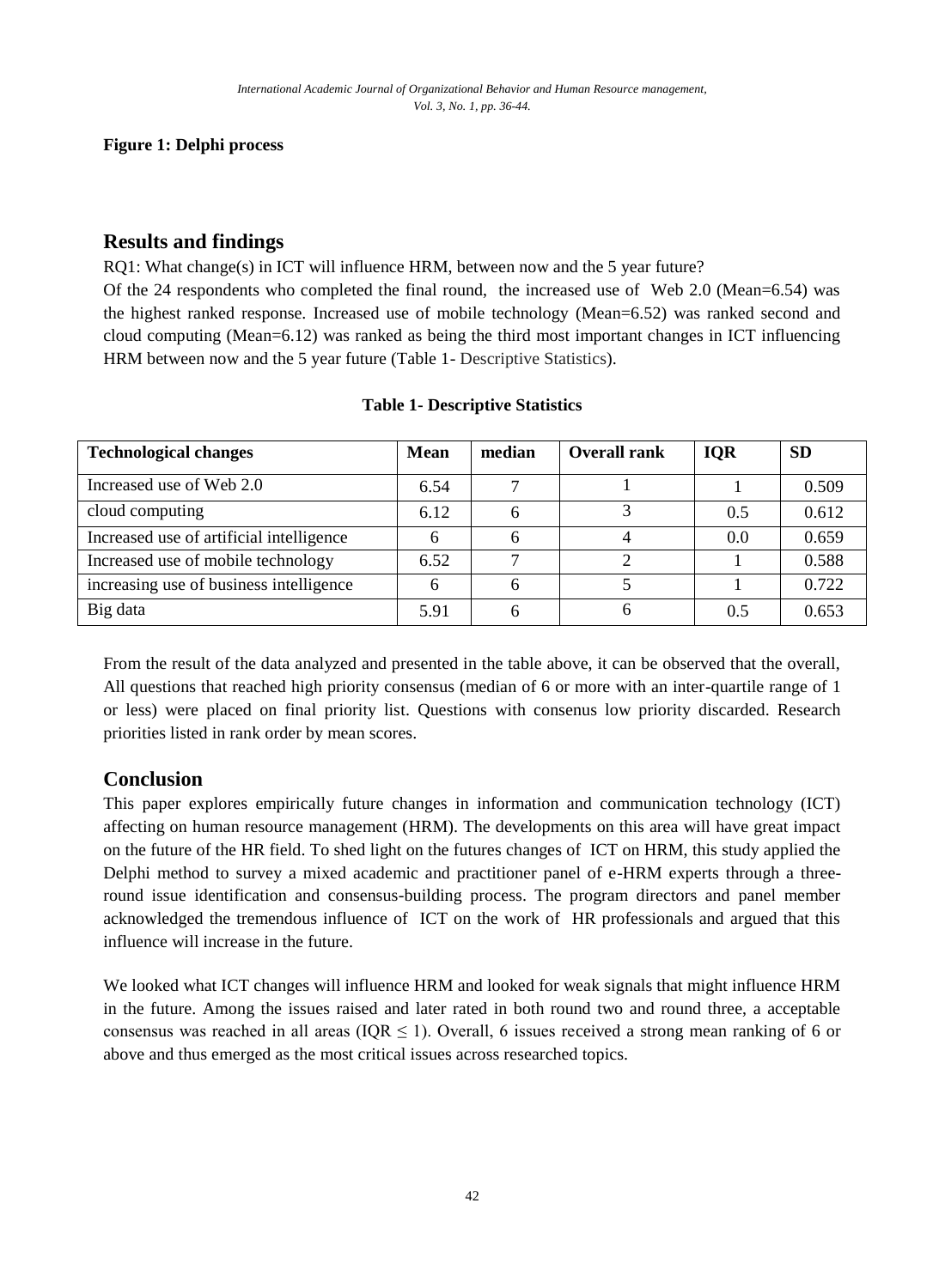Main finding in this study was the importance of social media. Increased use of web 2.0 technology was the highest ranked of all answers therefore we suggest this technology will have major impact on HRM in the future. Tim O"Reilley, in 2005, had popularized the term Web 2.0,which covers a wide range of technologies such as, wikis, blogs, pod casts, linked in, Facebook and Twitter. From the perspectives of the Human Resource (HR) professionals, these tools have immense potential to transform the way business is being conducted, leading towards greater credibility. Next issue, Development and extension Mobile applications are recent especially that models of Intelligent type were introduced into organizations. With mobile applications, a repair of a part is as quite easy as because we will be able to have at the same time the same amount of time and an announced problem and generation of an invoice of repair in only one stage[15]. Using cloud computing, the start-up organizations can start their operations from day one itself. Cloud is a logical network of computers with virtualization and storage facilities which provides infrastructure,platforms and software. HR function should go behind infrastructure experts, is going to be decided by the usage of the clouds in the organization. BI applications have been ranked the top technology priority in the 2009 Gartner Executive Programs survey of more than 1,500 chief information officers (CIOs) around the world (Sudhakar,2014). In Big Data, large quantities of data come very quickly from both internal and external sources in the form of both structured and unstructured data. The quantity of data is growing much faster than the technologies in the organizations(Gartner,2009).

Thus, the emerging technologies are bringing new challenges and many changes to the HR function in the IT organizations.

## **Problems and limitations of research**

Our study was not without limitations; however these limitations offer fruitful start for future research. In summary, in this study there were limitations to some of them are mentioned below:

- 1. Lack of internal investigations in this area
- 2. The reluctance of some respondents to questionnaire respond to prolong rounds
- 3. Ignoring research by some members
- 4. The lack of knowledge complete responders for research topic
- 5. The little volume of the studied population

### **References**

- Ammar Es-Said ,Labriji. El Houssine ,(2015). Mobile technology: A revolutionary solution in the human Resources management, International Research Journal of Computer Science (IRJCS) ISSN: 2393-9842, Issue 8, Volume 2 (August).
- Castillo J,C.J. Caruana, P.S. Morgan c,. Westbrook (2014). Radiographer managers and service development: A Delphi study to determine an MRI service portfolio for year 2020.The College of Radiographers. Published by Elsevier Ltd.
- Dalkey, N. C., & Helmer, O. (1963).An experimental application Indeed, the critique of technique comparison of the Delphi method to the use of experts. Management Science 9, 458–467.